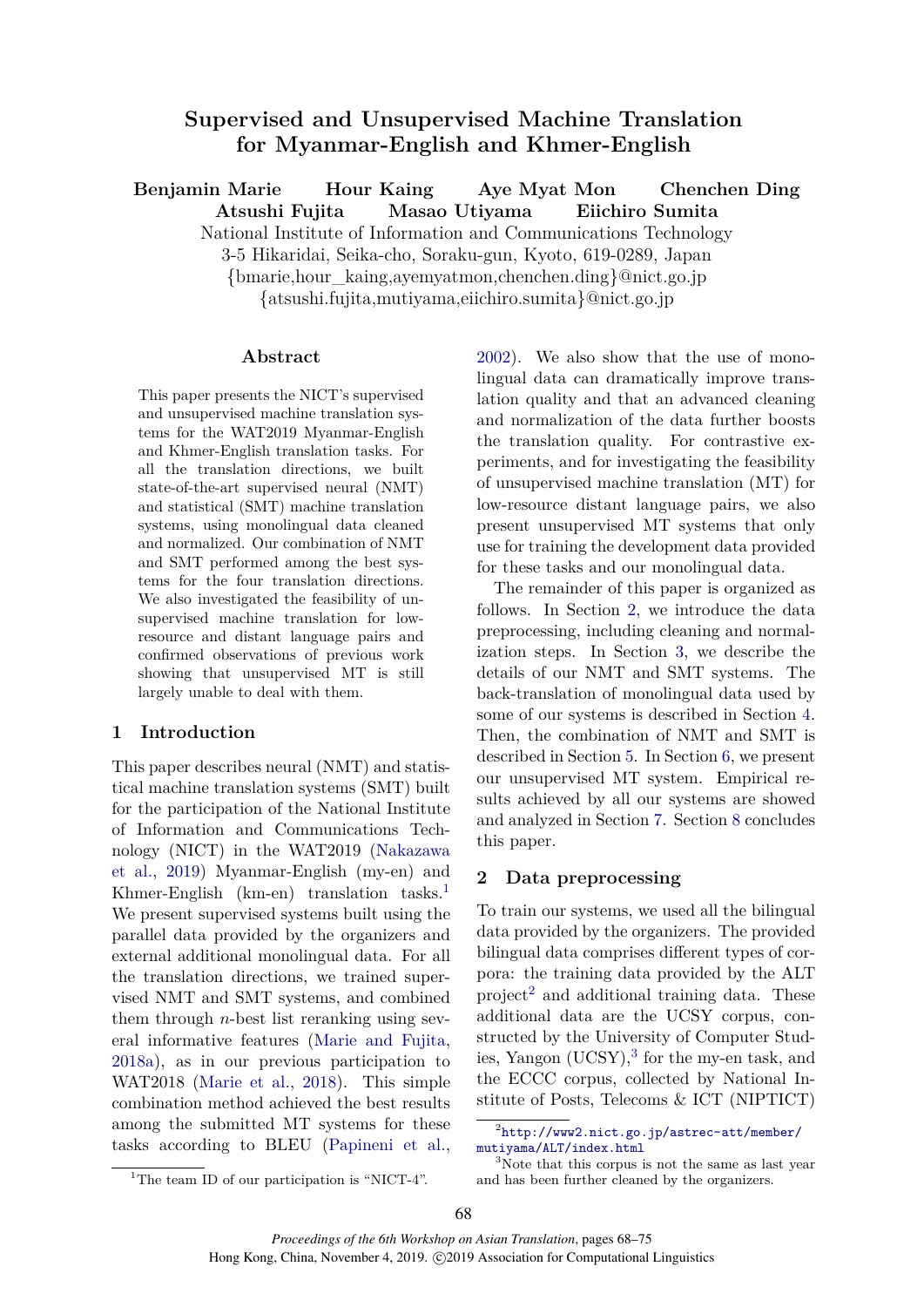and cleaned by NICT, for the km-en task.

For English, we used the monolingual corpora provided by the WMT18 shared News Translation Task [\(Bojar et al.](#page-6-4), [2018](#page-6-4)). For Khmer, we experimented with a monolingual corpus extracted from Common Crawl.[4](#page-1-0) As for Myanmar, we experimented with two monolingual corpora: Myanmar Wikipedia and Myanmar Common Crawl. During our last year's participation in the task, we only observed slight improvements, or even a significant drop of the translation quality with the Common Crawl corpus, when using these Myanmar monolingual corpora that we assumed to be the consequence of the extreme noisiness of the data. This year, we introduce a new cleaning and normalization process (Section [2.1](#page-1-1)) to better exploit the monolingual data. The Wikipedia corpus was created from the entire Myanmar Wikipedia dumped on 2017/06/01. The Khmer and Myanmar Common Crawl corpora consist of sentences in their respective languages<sup>[5](#page-1-2)</sup> from the first quarter of the Common Crawl data crawled during April 2018 for Myanmar, and April 2019 for Khmer. These monolingual corpora, especially the Common Crawl corpora crawled from various websites, contain a large portion of useless data that necessitates cleaning and normalization as presented in the Sections [2.1](#page-1-1) and [2.2](#page-2-0).

We tokenized and truecased English data respectively with the tokenizer and truecaser of  $Moses<sup>6</sup>$  $Moses<sup>6</sup>$  $Moses<sup>6</sup>$  ([Koehn et al.,](#page-6-5) [2007\)](#page-6-5). The truecaser was trained on all our English monolingual data. Truecasing was performed on all the tokenized data. For Myanmar, the provided bilingual data were already tokenized. However, for the sake of consistency with our tokenizer we chose to reverse it and tokenized the bilingual and monolingual data by ourselves with an in-house tokenizer. We did not apply truecasing to the Myanmar data. We performed the same procedure for Khmer.

For cleaning, after pre-processing the Myanmar and Khmer monolingual data as described in the Sections [2.1](#page-1-1) and [2.2](#page-2-0), we segmented the text into sentences and removed lines in both corpora that fulfill at least one of the following conditions:

- more than 25% of its tokens are numbers or punctuation marks.
- contains less than 4 tokens
- contains more than 80 tokens

For cleaning bilingual data, we only applied the Moses script clean-n-corpus.perl to remove lines in the parallel data containing more than 80 tokens and escaped characters forbidden by Moses. Note that we did not perform any punctuation normalization.

To tune/validate and evaluate our systems, we used the official development and test sets designated for the tasks: the ALT test data consisting of translations of English texts sampled from English Wikinews.

Tables [1](#page-2-1) and [2](#page-2-2) present the statistics of the parallel and monolingual data, respectively, after preprocessing.

#### <span id="page-1-1"></span>**2.1 Cleaning of Myanmar Data**

Many lines in the Common Crawl corpus are made of long sequences of numbers and/or punctuation marks, and 80% of Myanmar lines are not written in a standard Unicode format. It also contains foreign languages, such as English, Thai, and Chinese sentences. In the Wikipedia corpus, a standard Unicode format is used but the text is also very noisy. The most common issues in these corpora are spelling errors. From these observations, we applied the following steps for cleanings:

- Encoding normalization
- Noisy sentence removal
- Spelling error correction

First, we used the UCSY encoding converter to convert Zawgyi font to Unicode.[7](#page-1-4) Second, we manually removed 22% of noisy sentences in the Common Crawl corpus and 15% of noisy sentences in the Wikipedia corpus.

There are many spelling errors in the corpora. The spell and pronunciation of a word

<span id="page-1-2"></span><span id="page-1-0"></span><sup>4</sup> <https://commoncrawl.org/>

<sup>5</sup>We used fasttext and its pretrained models for language identification: [https://fasttext.cc/blog/](https://fasttext.cc/blog/2017/10/02/blog-post.html) [2017/10/02/blog-post.html](https://fasttext.cc/blog/2017/10/02/blog-post.html)

<span id="page-1-3"></span><sup>6</sup> <https://github.com/moses-smt/mosesdecoder>

<span id="page-1-4"></span><sup>&</sup>lt;sup>7</sup>This step requires three minutes of computational time for processing one thousand sentences.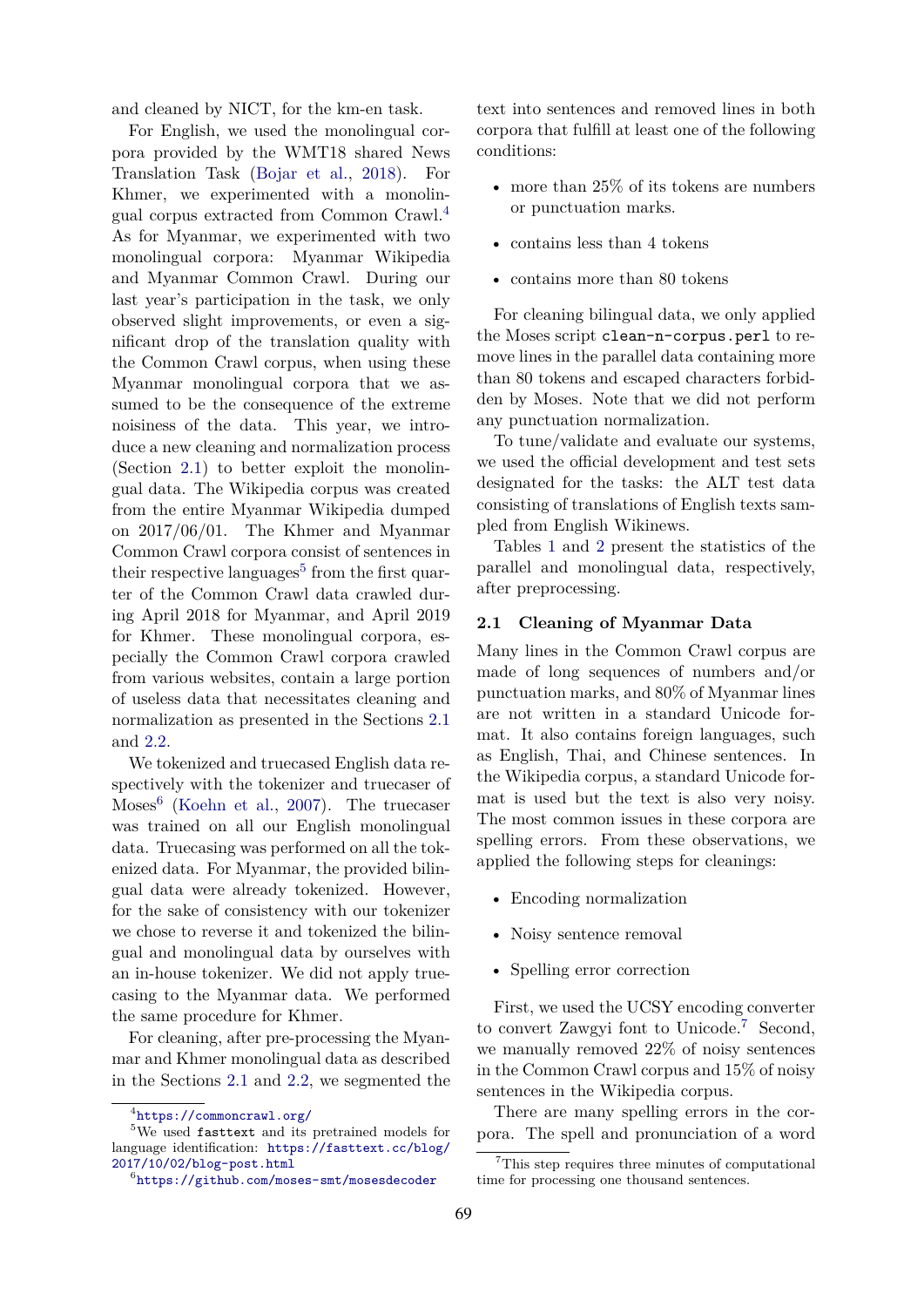<span id="page-2-1"></span>

| Data set             | #sent. pairs (# tokens)                                           |                                                                       |  |
|----------------------|-------------------------------------------------------------------|-----------------------------------------------------------------------|--|
|                      | my-en                                                             | km-en                                                                 |  |
| Train<br>Development | $221.1k$ (my: 4.1M, en: 3.2M)<br>$1,000$ (my: 36,688, en: 25,538) | 122.7k (km: $4.1M$ , en: $3.3M$ )<br>$1,000$ (km: 33,604, en: 25,538) |  |
| Test                 | $1,018$ (my: 37,519, en: 26,236)                                  | $1,018$ (km: 34,238, en: 26,236)                                      |  |

Table 1: Statistics of our preprocessed parallel data.

<span id="page-2-2"></span>

| Corpus                | $\#\text{lines}$ | $#$ tokens |
|-----------------------|------------------|------------|
| WMT (English)         | 338.7M           | 7.5B       |
| CommonCrawl (English) | 2.0M             | 44.5M      |
| Wikipedia (Myanmar)   | 268.7k           | 5.5M       |
| CommonCrawl (Myanmar) | 3.0M             | 67.5M      |
| CommonCrawl (Khmer)   | 882.9k           | 30.1M      |

Table 2: Statistics of our preprocessed monolingual data.

may lead to misspelling because there are complex orthographic rules and a large gap between the script and the pronunciation in the Myanmar language. One type of spelling errors results in words that do not exist in the Myanmar language. They can be detected easily by a spell checker and a dictionary lookup. Another type of errors happened when the writer uses existing words but wrongly or ambiguously in context. Those errors are difficult to automatically detect as these words exist in a Myanmar dictionary but are incorrect according to the context. There are two types of errors: phonetic errors and context errors. Context error is a subset of phonetic error (e.g., "I saw three trees in the park" as "I saw tree trees in the park").

We performed a dictionary<sup>[8](#page-2-3)</sup> look-up to match the word in the given text with the word in the dictionary. If a word is not there then it is considered as an error. We also measured the Levenshtein distance at the character level to find the closest word in a large Myanmar dictionary. After generating a list of suggestions, we used a bigram language model to select and apply the best correction in context.

### <span id="page-2-0"></span>**2.2 Cleaning of Khmer Data**

We clean the Common Crawl corpus for Khmer in two steps, spelling disambiguation and over-tokenization recovery. In our context, over-tokenization refers to dependant

<span id="page-2-4"></span>

| Order | From                                                                                            | $\Gamma$                     | Graph |
|-------|-------------------------------------------------------------------------------------------------|------------------------------|-------|
|       | ្ + ជ                                                                                           | $0 + \widehat{\mathfrak{n}}$ | ្គ    |
|       | ំ + $\circ$                                                                                     | $\pi + \sigma$               | ាំ    |
|       | ុ + ាំ                                                                                          |                              |       |
| 3     | $\mathring{\mathbb{O}} + \mathring{\mathbb{O}} = \mathring{\mathbb{O}} + \mathring{\mathbb{O}}$ |                              | ាំ    |
|       | $\mathring{\circ}$ + $\mathring{\circ}$                                                         |                              |       |
|       | $V + S[S]$                                                                                      | $S[S] + V$                   |       |
| 5     |                                                                                                 | $WS + SS$ SS + WS            |       |

Table 3: Khmer Text normalization rules, where "V" is Vowel, "S" is subscript (subscript sign  $+$  a consonant) and [S] refer to one or zero subscript, WS is west subscript, and SS is south subscript.

characters that should never be separated by a space.

The Khmer corpus is in Unicode format and it is very common for spelling ambiguities where multiple character sequences can represent word with the same graphical representation. We solve this problem by replacing the spelling ambiguities into one form which basically follows the way of Khmer native speakers' spelling. The replacement rules are simply in the order as in Table [3.](#page-2-4)

As our in-house tokenizer works at character level, over-tokenization is unavoidable when out-of-vocabularies (OOVs) appear. We reverted the over-tokenization by removing spaces as follows:

- before [U+17B6 U+17D3]
- before .?[U+17CB U+17CD]
- before and after U+17D2
- after [U+17A5 U+17A7 U+17AB U+17AD]

However, recovering from over-tokenization did not result in improvements of translation quality according to BLEU. Consequently, for the sake of simplicity, we did not use this step when building our MT systems.

<span id="page-2-3"></span><sup>8</sup>We used a Myanmar dictionary that contains a list of unique 41,343 Myanmar words from [https:](https://github.com/chanmratekoko/Awesome-Myanmar) [//github.com/chanmratekoko/Awesome-Myanmar](https://github.com/chanmratekoko/Awesome-Myanmar).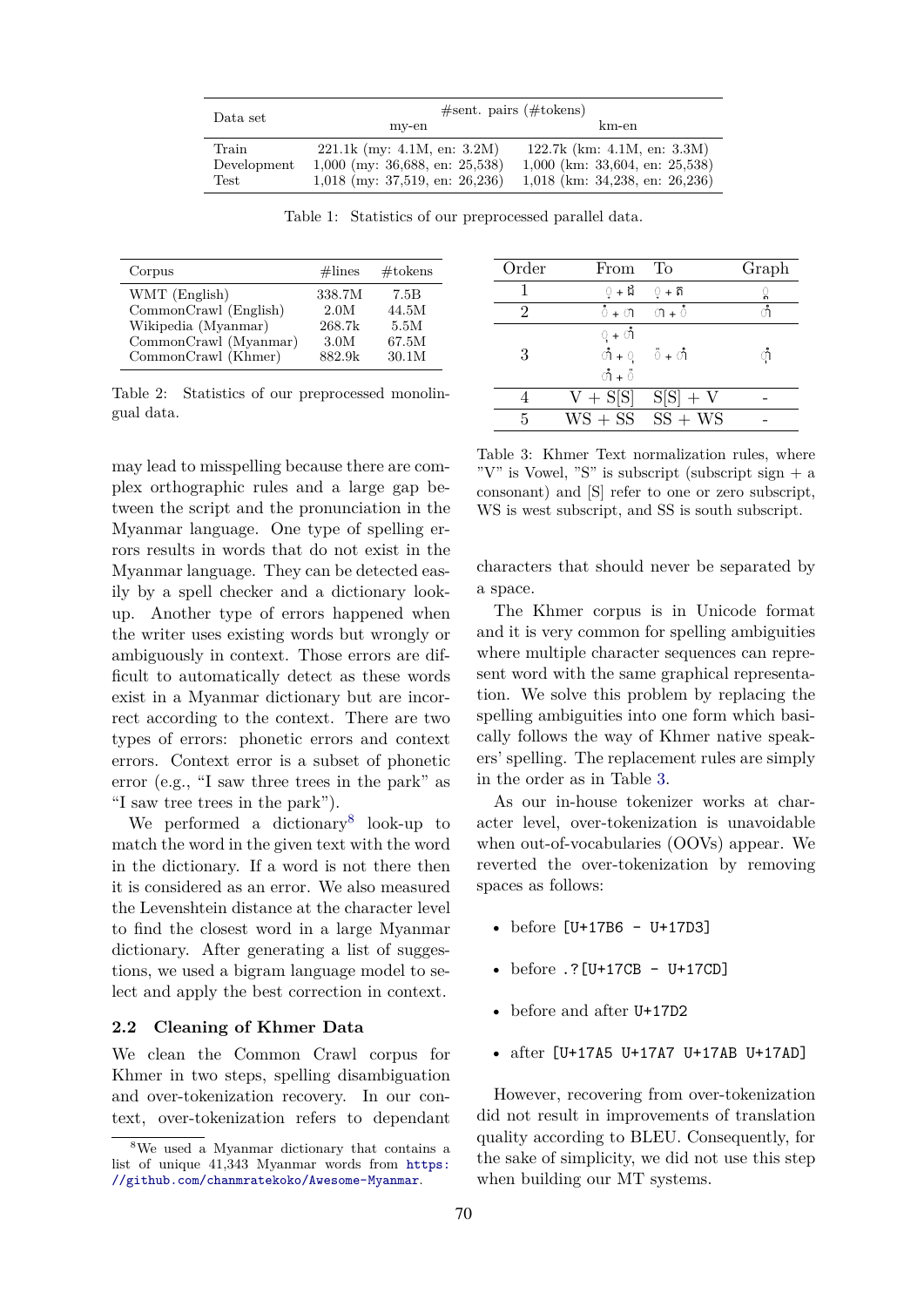```
--type transformer --max-length 80
--mini-batch-fit --valid-freq 5000
--save-freq 5000 --workspace 10000
--disp-freq 500 --beam-size 12
--normalize 1 --valid-mini-batch
16 --overwrite --early-stopping
5 --cost-type ce-mean-words
--valid-metrics ce-mean-words
perplexity translation --keep-best
--enc-depth 4 --dec-depth 4
--transformer-dropout 0.1
--learn-rate 0.001 --dropout-src
0.1 --dropout-trg 0.1 --lr-warmup
16000 --lr-decay-inv-sqrt 16000
--lr-report --label-smoothing
0.1 --devices 0 1 2 3 4 5
6 7 --dim-vocabs 8000 8000
--optimizer-params 0.9 0.98
1e-09 --clip-norm 5 --sync-sgd
--exponential-smoothing
```
Table 4: Parameters of Marian used for training our NMT systems.

### <span id="page-3-0"></span>**3 Supervised MT Systems**

### **3.1 NMT**

To build competitive NMT systems, we relied on the Transformer architecture [\(Vaswani](#page-7-0) [et al.](#page-7-0), [2017](#page-7-0)). We chose  $\text{Marian}^9$  $\text{Marian}^9$  [\(Junczys-](#page-6-6)[Dowmunt et al.](#page-6-6), [2018\)](#page-6-6) to train and evaluate our NMT systems. In order to limit the size of the vocabulary of the NMT models, we further segmented tokens in the parallel data into sub-word units via byte pair encoding (BPE) [\(Sennrich et al.](#page-7-1), [2016b\)](#page-7-1) using 8k operations for each language. All our NMT systems were consistently trained on  $8 \text{ GPUs}$ ,<sup>[10](#page-3-4)</sup> with the parameters presented in Table [4](#page-3-5).

#### **3.2 SMT**

We also trained SMT systems using Moses. Word alignments and phrase tables were trained on the tokenized parallel data using mgiza. Source-to-target and target-to-source word alignments were symmetrized with the grow-diag-final-and heuristic. We trained phrase-based SMT models and MSLR (monotone, swap, discontinuous-left, discontinuous-

right) lexicalized reordering models. We also used the default distortion limit of 6. We trained two 4-gram language models, one on the WMT monolingual data for English, on the Common Crawl corpus for Khmer, and on the Wikipedia data for Myanmar, concatenated to the target side of the parallel data, and another one on the target side of the parallel data, using LMPLZ [\(Heafield et al.,](#page-6-7) [2013](#page-6-7)). To tune the SMT model weights, we used kb-mira [\(Cherry and Foster,](#page-6-8) [2012](#page-6-8)) and selected the weights giving the best BLEU score for the development data during 15 iterations.

### <span id="page-3-1"></span>**4 Back-Translation of Monolingual Data for NMT**

Parallel data for training NMT can be augmented with synthetic parallel data, generated through a so-called back-translation, to significantly improve translation quality ([Sen](#page-7-2)[nrich et al.](#page-7-2), [2016a\)](#page-7-2). We used an NMT system, trained on the parallel data provided by the organizers, to translate target monolingual sentences into the source language. Then, these back-translated sentences were simply mixed with the original parallel data to train from scratch a new source-to-target NMT system.

We back-translated 2M sentences randomly sampled from WMT18 English data for my*→*en and km*→*en, our Myanmar Wikipedia corpus for en*→*my, and our Khmer Common Crawl corpus for en*→*km.

### <span id="page-3-2"></span>**5 Combination of NMT and SMT**

Our primary submissions for the tasks were the results of a simple combination of NMT and SMT. As demonstrated by [Marie and](#page-6-1) [Fujita](#page-6-1) ([2018a](#page-6-1)), and despite the simplicity of the method used, combining NMT and SMT makes MT more robust and can significantly improve translation quality, even when SMT greatly underperforms NMT. Following [Marie](#page-6-1) [and Fujita](#page-6-1) ([2018a\)](#page-6-1), our combination of NMT and SMT works as follows.

### **5.1 Generation of** *n***-best Lists**

We first independently generated the 100-best translation hypotheses with 7 NMT models, independently trained, and also with the ensemble of these 7 NMT models. We also generated 100-best translation hypotheses with our

<span id="page-3-4"></span><span id="page-3-3"></span><sup>9</sup> <https://marian-nmt.github.io/>, version 1.7.6  ${}^{10}\rm NVIDIA@$  Tesla® V100 32Gb.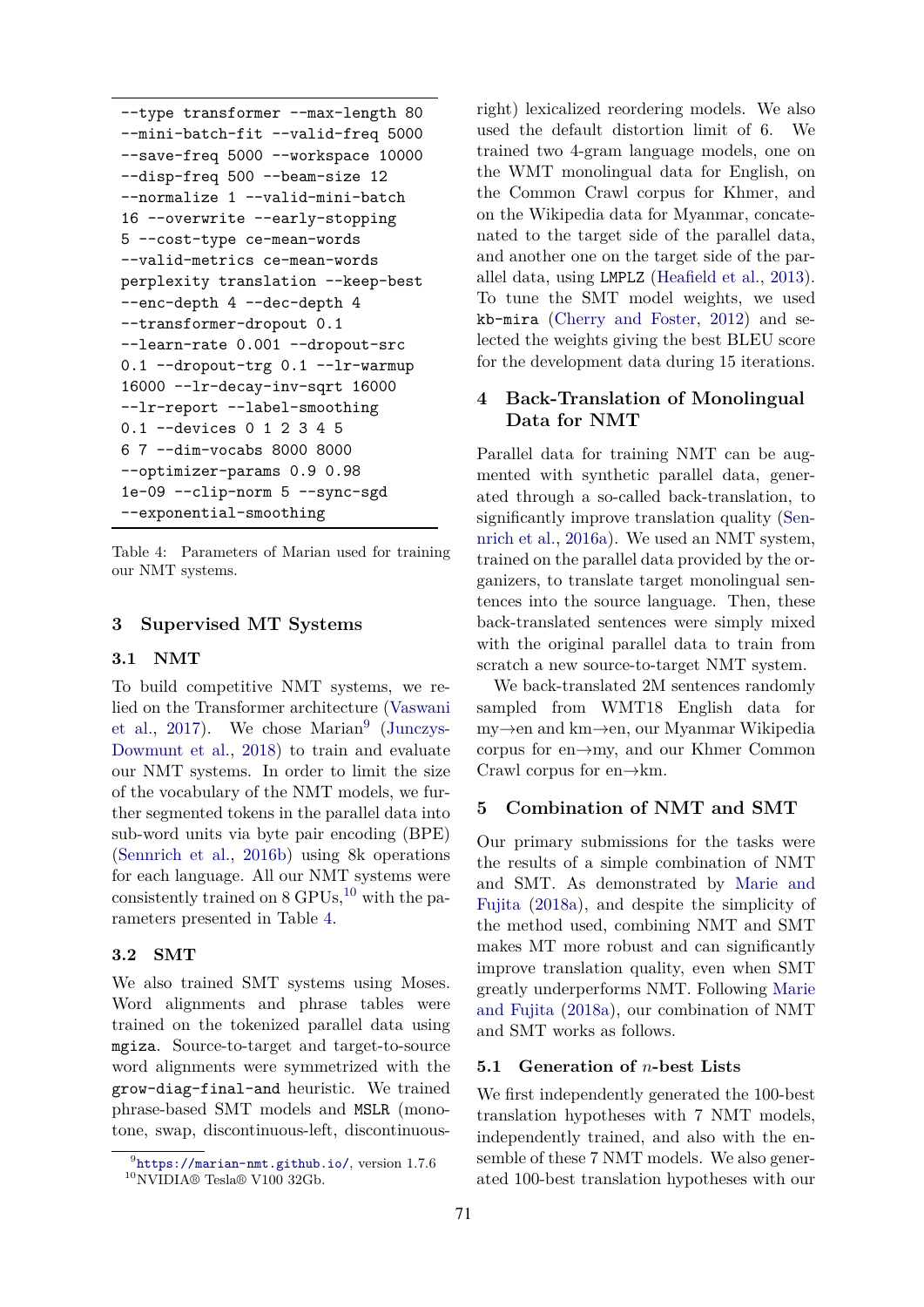<span id="page-4-1"></span>

| Feature                                   | Description                                                                                                                                                                                                                                                                                                                                        |
|-------------------------------------------|----------------------------------------------------------------------------------------------------------------------------------------------------------------------------------------------------------------------------------------------------------------------------------------------------------------------------------------------------|
| L2R(7)<br>LEX $(4)$<br>LM(2)<br>LEN $(2)$ | Scores given by each of the 7 left-to-right Marian models<br>Sentence-level translation probabilities, for both translation directions<br>Scores given by the language models used by the Moses baseline systems<br>Difference between the length of the source sentence and the length of the translation hy-<br>pothesis, and its absolute value |
|                                           |                                                                                                                                                                                                                                                                                                                                                    |

Table 5: Set of features used by our reranking systems. The "Feature" column refers to the same feature name used in [Marie and Fujita](#page-6-1) ([2018a\)](#page-6-1). The numbers between parentheses indicate the number of scores in each feature set.

SMT system. We then merged all these 9 lists generated by different systems, without removing duplicated hypotheses, which resulted in a list of 900 diverse translation hypotheses for each source sentence.

### **5.2 Reranking Framework and Features**

We rescored all the hypotheses in the list with a reranking framework using features to better model the fluency and the adequacy of each hypothesis. This method can find a better hypothesis in these merged *n*-best lists than the one-best hypothesis originated by the individual systems. We chose kb-mira as a rescoring framework and used a subset of the features proposed in [Marie and Fujita](#page-6-1) [\(2018a\)](#page-6-1). All the following features we used are described in details by [Marie and Fujita](#page-6-1) [\(2018a\)](#page-6-1). As listed in Table [5,](#page-4-1) it includes the scores given by 7 leftto-right NMT models independently trained. We computed sentence-level translation probabilities using the lexical translation probabilities learned by mgiza during the training of our SMT systems. The two language models trained for SMT for each translation direction were also used. To account for hypotheses length, we added the difference, and its absolute value, between the number of tokens in the translation hypothesis and the source sentence.

The reranking framework was trained on *n*best lists generated by decoding of the development data that we used to validate the training of NMT systems and to tune the weights of SMT models.

### <span id="page-4-0"></span>**6 Unsupervised SMT**

We also built an SMT system, without any supervision, i.e., using only our monolingual data for training. We chose unsupervised SMT

(USMT) over unsupervised NMT (UNMT) since previous work [\(Lample et al.,](#page-6-9) [2018\)](#page-6-9) has shown that USMT significantly outperforms UNMT for distant languages.

We built USMT systems using a framework similar to the one proposed in [Marie and Fu](#page-6-10)[jita](#page-6-10) ([2018b\)](#page-6-10). The first step of USMT is the induction of a phrase table from the monolingual corpora. We first collected phrases of up to six tokens from the monolingual corpora<sup>[11](#page-4-2)</sup> using word2phrase. [12](#page-4-3) As phrases, we also considered all the token types in the corpora. Then, we selected the 300k most frequent phrases in the monolingual corpora to be used for inducing a phrase table. All possible phrase pairs are scored, as in [Marie and Fujita](#page-6-10) [\(2018b](#page-6-10)), using bilingual word embeddings, and the 300 target phrases with the highest scores were kept in the phrase table for each source phrase. As a result, the induced phrase table contains a total of 90M (300k*×*300) phrase pairs. For this induction, bilingual word embeddings of 300 dimensions were obtained using word embeddings trained with  $\texttt{fastText}^{13}$  $\texttt{fastText}^{13}$  $\texttt{fastText}^{13}$  and aligned in the same space using unsupervised Vecmap ([Artetxe et al.](#page-6-11), [2018a](#page-6-11)). This alignment is the most critical step for unsupervised MT since it is used for initializing the training. It is expected to be extremely difficult for distant languages such as Myanmar, Khmer, and English, as reported by previous work [\(Søgaard](#page-7-3) [et al.](#page-7-3), [2018](#page-7-3)). For each phrase pair, a total of four scores, to be used as features in the phrase tables were computed to mimic phrase-

<span id="page-4-2"></span><sup>11</sup>Since our Myanmar Wikipedia corpus is significantly smaller than the Myanmar Common Crawl corpus, we concatenated both corpora and used the resulting corpus in all the subsequent steps of USMT training.

<span id="page-4-3"></span><sup>12</sup>[https://code.google.com/archive/p/](https://code.google.com/archive/p/word2vec/) [word2vec/](https://code.google.com/archive/p/word2vec/)

<span id="page-4-4"></span><sup>13</sup>[https://github.com/facebookresearch/](https://github.com/facebookresearch/fastText) [fastText](https://github.com/facebookresearch/fastText)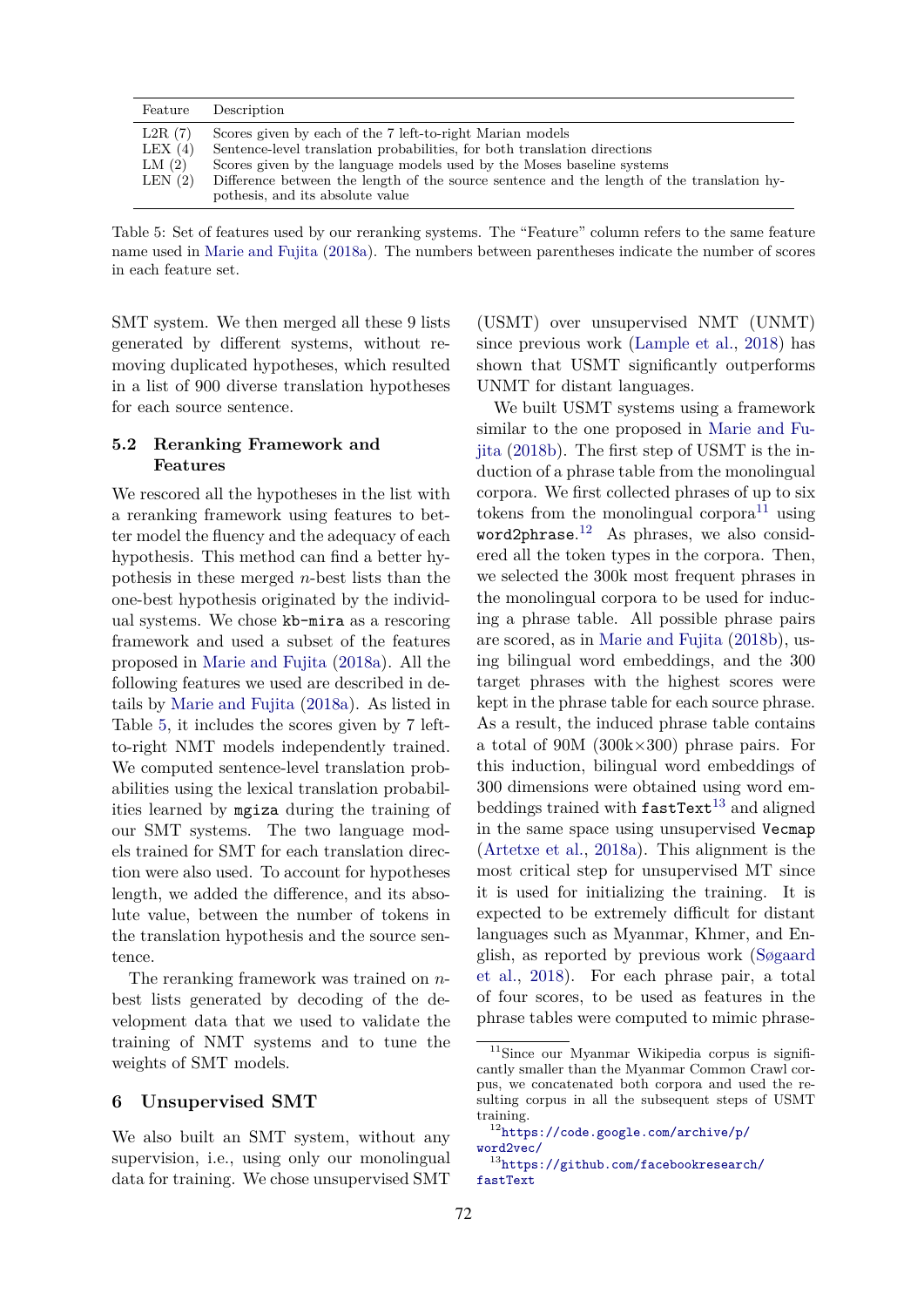<span id="page-5-2"></span>

| ID             | System                                                                                 | $mv{\rightarrow}en$  | $en \rightarrow mv$  | $km \rightarrow en$  | $en \rightarrow km$  |
|----------------|----------------------------------------------------------------------------------------|----------------------|----------------------|----------------------|----------------------|
|                | Moses                                                                                  | 10.3                 | 20.5                 | 19.8                 | 40.4                 |
| 2.<br>3.<br>4. | Marian single<br>Marian single w/ backtr.<br>Marian ensemble of $4 w / \text{backtr.}$ | 15.7<br>19.1<br>22.4 | 25.2<br>28.8<br>29.7 | 17.0<br>24.9<br>25.9 | 37.8<br>42.9<br>43.0 |
| 5.             | $#1 + #4$                                                                              | 24.8                 | 31.3                 | 27.5                 | 43.9                 |
| 6.             | Unsupervised SMT                                                                       | < 1.0                | < 1.0                | < 1.0                | < 1.0                |

Table 6: Official BLEU scores for our MT systems on the official test set of the tasks. "backtr" denotes the use of back-translated monolingual data. #5 denotes our *n*-best list combination described in Section [5:](#page-3-2) a combination of the best SMT and the best NMT systems realized using monolingual data. We submitted systems #5 for human evaluation.

based SMT: forward and backward phrase and lexical translation probabilities. Finally, the phrase table and the language models were plugged into a Moses system that was tuned on the development data using KB-MIRA.

We performed four refinement steps to improve the system, using at each step synthetic parallel sentences generated from one third of the monolingual corpus, by the forward and backward translation systems, instead of using only either forward [\(Marie and Fu](#page-6-10)[jita](#page-6-10), [2018b](#page-6-10)) or backward translations ([Artetxe](#page-6-12) [et al.,](#page-6-12) [2018b](#page-6-12)). We report on the performance of the systems obtained after the fourth refinement step.

### <span id="page-5-0"></span>**7 Results**

Table [6](#page-5-2) presents the results for different versions of our SMT and NMT systems. We can observe that NMT  $(\#2)$  is significantly better than SMT  $(\#1)$  for my-en while we can observe the reverse for km-en. Our assumption for explaining this difference is that my-en has a much larger training data while km-en may not have enough to train a better NMT systems. The extreme noisiness of the training data for km-en, that we assessed by a native Khmer speaker, may also explain the large gap between SMT and NMT since it is wellknown that SMT is much more robust than NMT when trained on noisy data.

Exploiting monolingual data through backtranslation (#3) consistently improves all our NMT systems by a large margin, from 3.4 (my*→*en) to 7.9 (km*→*en) BLEU points. This highlights the importance of using monolingual data in low-resource scenarios, even when the NMT system used for generating back-

translations deliver a translation of a low quality.

Our results are more contrasted when ensembling 7 NMT models during decoding (#4). While we observe an improvement of 3.3 BLEU points for (my*→*en), the improvements for the other directions were limited to 1.0 BLEU points or less. Considering the cost of independently training 7 NMT models and the cost of decoding with 7 models, ensembling does not seem to offer a cost-effective solution.

Finally, combining SMT and NMT (#5) provides the best results with improvements over  $\#4$  ranging from 0.9 (en $\rightarrow$ km) to 2.4 BLEU points (my*→*en).

Our results for unsupervised SMT  $(\#6)$  follow the same trend as the results presented by [Marie et al.](#page-6-13) [\(2019\)](#page-6-13) for English-Gujarati and English-Kazakh at WMT19: while unsupervised MT has shown promising results for European languages, it is far from being useful for real-world applications, i.e., truly low-resource distant language pairs. We assume that training useful bilingual weaklysupervised/unsupervised bilingual word embeddings for initializing the system remains one of the main challenges.

### <span id="page-5-1"></span>**8 Conclusion**

In this paper, we showed that exploiting cleaned and normalized noisy monolingual data significantly helps in improving the translation quality for my-en and km-en. Furthermore, as in our previous participation in WAT2018, we showed that combining NMT and SMT can further improve the translation quality over a very strong NMT system. In order to allow participants to build state-of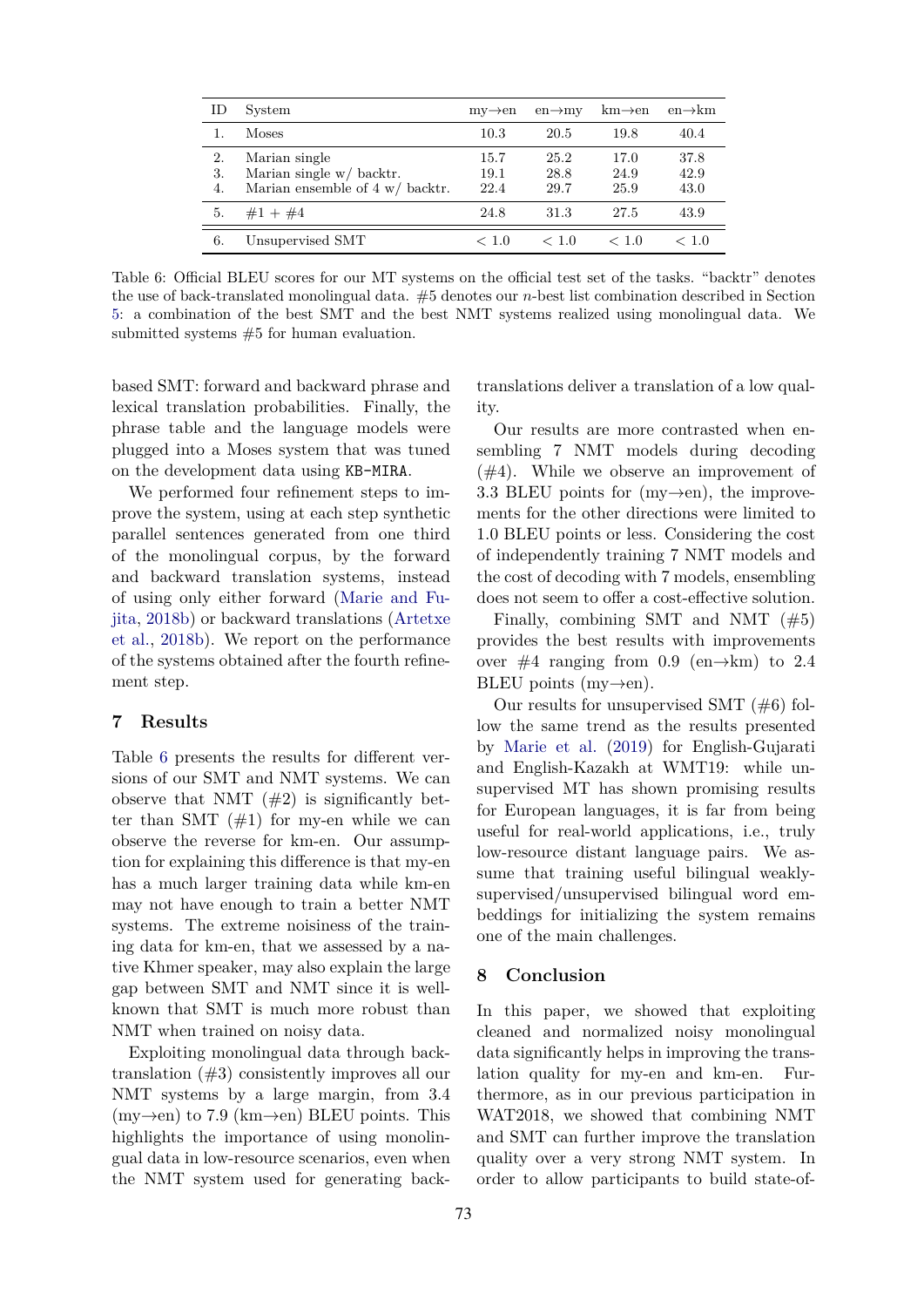the-art MT systems, we encourage, even more than last year, WAT organizers to provide monolingual data for future editions of the workshop.

### **References**

- <span id="page-6-11"></span>Mikel Artetxe, Gorka Labaka, and Eneko Agirre. 2018a. [A robust self-learning method for fully](https://aclweb.org/anthology/P18-1073) [unsupervised cross-lingual mappings of word](https://aclweb.org/anthology/P18-1073) [embeddings.](https://aclweb.org/anthology/P18-1073) In *Proceedings of the 56th Annual Meeting of the Association for Computational Linguistics (Volume 1: Long Papers)*, pages 789–798, Melbourne, Australia. Association for Computational Linguistics.
- <span id="page-6-12"></span>Mikel Artetxe, Gorka Labaka, and Eneko Agirre. 2018b. [Unsupervised statistical machine trans](https://aclweb.org/anthology/D18-1399)[lation.](https://aclweb.org/anthology/D18-1399) In *Proceedings of the 2018 Conference on Empirical Methods in Natural Language Processing*, pages 3632–3642, Brussels, Belgium. Association for Computational Linguistics.
- <span id="page-6-4"></span>Ondřej Bojar, Christian Federmann, Mark Fishel, Yvette Graham, Barry Haddow, Matthias Huck, Philipp Koehn, and Christof Monz. 2018. [Find](https://aclweb.org/anthology/W18-6401)[ings of the 2018 conference on machine trans](https://aclweb.org/anthology/W18-6401)[lation \(WMT18\).](https://aclweb.org/anthology/W18-6401) In *Proceedings of the Third Conference on Machine Translation, Volume 2: Shared Task Papers*, Brussels, Belgium. Association for Computational Linguistics.
- <span id="page-6-8"></span>Colin Cherry and George Foster. 2012. [Batch tun](http://aclweb.org/anthology/N12-1047)[ing strategies for statistical machine translation](http://aclweb.org/anthology/N12-1047). In *Proceedings of the 2012 Conference of the North American Chapter of the Association for Computational Linguistics: Human Language Technologies*, pages 427–436, Montréal, Canada. Association for Computational Linguistics.
- <span id="page-6-7"></span>Kenneth Heafield, Ivan Pouzyrevsky, Jonathan H. Clark, and Philipp Koehn. 2013. [Scalable mod](http://aclweb.org/anthology/P13-2121)[ified Kneser-Ney language model estimation](http://aclweb.org/anthology/P13-2121). In *Proceedings of the 51st Annual Meeting of the Association for Computational Linguistics (Volume 2: Short Papers)*, pages 690–696, Sofia, Bulgaria. Association for Computational Linguistics.
- <span id="page-6-6"></span>Marcin Junczys-Dowmunt, Roman Grundkiewicz, Tomasz Dwojak, Hieu Hoang, Kenneth Heafield, Tom Neckermann, Frank Seide, Ulrich Germann, Alham Fikri Aji, Nikolay Bogoychev, André F. T. Martins, and Alexandra Birch. 2018. [Marian: Fast neural machine translation](http://aclweb.org/anthology/P18-4020) [in C++](http://aclweb.org/anthology/P18-4020). In *Proceedings of ACL 2018, System Demonstrations*, pages 116–121, Melbourne, Australia. Association for Computational Linguistics.
- <span id="page-6-5"></span>Philipp Koehn, Hieu Hoang, Alexandra Birch, Chris Callison-Burch, Marcello Federico, Nicola Bertoldi, Brooke Cowan, Wade Shen, Christine

Moran, Richard Zens, Chris Dyer, Ondřej Bojar, Alexandra Constantin, and Evan Herbst. 2007. [Moses: Open source toolkit for statistical ma](http://aclweb.org/anthology/P07-2045)[chine translation.](http://aclweb.org/anthology/P07-2045) In *Proceedings of the 45th Annual Meeting of the Association for Computational Linguistics Companion Volume Proceedings of the Demo and Poster Sessions*, pages 177–180, Prague, Czech Republic. Association for Computational Linguistics.

- <span id="page-6-9"></span>Guillaume Lample, Myle Ott, Alexis Conneau, Ludovic Denoyer, and Marc'Aurelio Ranzato. 2018. [Phrase-based & neural unsupervised machine](https://aclweb.org/anthology/D18-1549) [translation](https://aclweb.org/anthology/D18-1549). In *Proceedings of the 2018 Conference on Empirical Methods in Natural Language Processing*, pages 5039–5049, Brussels, Belgium. Association for Computational Linguistics.
- <span id="page-6-1"></span>Benjamin Marie and Atsushi Fujita. 2018a. [A](http://aclweb.org/anthology/W18-1811) [smorgasbord of features to combine phrase](http://aclweb.org/anthology/W18-1811)[based and neural machine translation](http://aclweb.org/anthology/W18-1811). In *Proceedings of the 13th Conference of the Association for Machine Translation in the Americas (Volume 1: Research Papers)*, pages 111–124, Boston, USA. Association for Machine Translation in the Americas.
- <span id="page-6-10"></span>Benjamin Marie and Atsushi Fujita. 2018b. [Unsu](http://arxiv.org/abs/1810.12703)[pervised neural machine translation initialized](http://arxiv.org/abs/1810.12703) [by unsupervised statistical machine translation.](http://arxiv.org/abs/1810.12703) *CoRR*, abs/1810.12703.
- <span id="page-6-2"></span>Benjamin Marie, Atsushi Fujita, and Eiichiro Sumita. 2018. [Combination of statistical](https://aclweb.org/anthology/Y18-3007) [and neural machine translation for Myanmar-](https://aclweb.org/anthology/Y18-3007)[English](https://aclweb.org/anthology/Y18-3007). In *Proceedings of the 32nd Pacific Asia Conference on Language, Information and Computation: 5th Workshop on Asian Translation: 5th Workshop on Asian Translation*, Hong Kong. Association for Computational Linguistics.
- <span id="page-6-13"></span>Benjamin Marie, Haipeng Sun, Rui Wang, Kehai Chen, Atsushi Fujita, Masao Utiyama, and Eiichiro Sumita. 2019. [NICT's unsupervised neu](https://aclweb.org/anthology/W19-5330)[ral and statistical machine translation systems](https://aclweb.org/anthology/W19-5330) [for the WMT19 news translation task](https://aclweb.org/anthology/W19-5330). In *Proceedings of the Fourth Conference on Machine Translation (Volume 2: Shared Task Papers, Day 1)*, pages 294–301, Florence, Italy. Association for Computational Linguistics.
- <span id="page-6-0"></span>Toshiaki Nakazawa, Chenchen Ding, Raj Dabre, Hideya Mino, Isao Goto, Win Pa Pa, Nobushige Doi, Yusuke Oda, Anoop Kunchukuttan, Shantipriya Parida, Ondřej Bojar, and Sadao Kurohashi. 2019. Overview of the 6th workshop on Asian translation. In *Proceedings of the 6th Workshop on Asian Translation*, Hong Kong. Association for Computational Linguistics.
- <span id="page-6-3"></span>Kishore Papineni, Salim Roukos, Todd Ward, and Wei-Jing Zhu. 2002. [Bleu: a method for au](http://aclweb.org/anthology/P02-1040)[tomatic evaluation of machine translation](http://aclweb.org/anthology/P02-1040). In *Proceedings of 40th Annual Meeting of the Association for Computational Linguistics*, pages